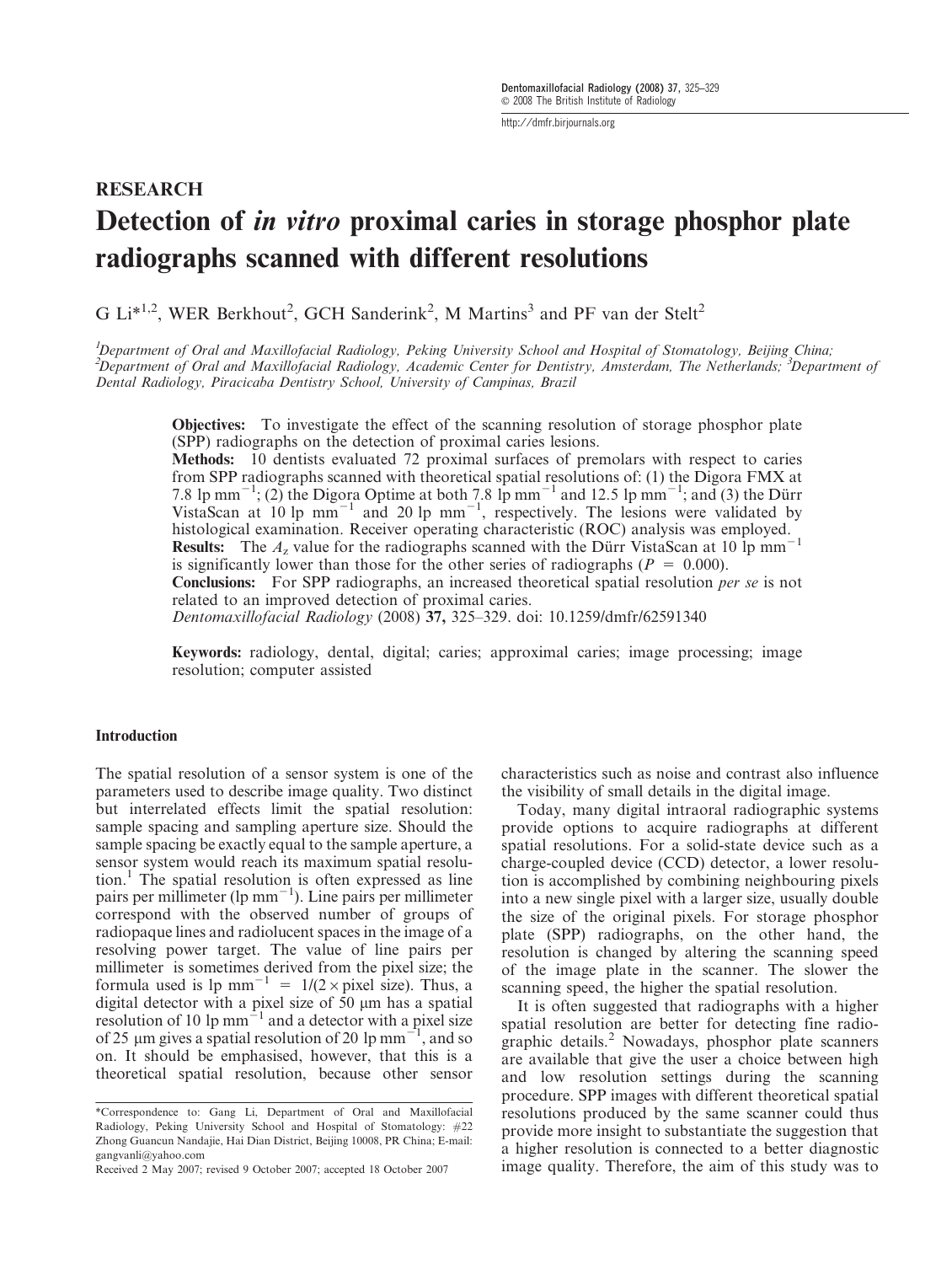evaluate if SPP radiographs scanned with different theoretical spatial resolutions have an impact on detecting diagnostically relevant features in the digital image. Caries diagnosing is a common task in clinics, thus we used the detection of carious lesions to test this hypothesis in the present study.

# Materials and methods

# Digital imaging systems

The digital intraoral imaging systems employed in this study were the following SPP systems: Digora<sup>®</sup> FMX (Soredex, Helsinki, Finland), Digora<sup>®</sup> Optime (Soredex) and Dürr VistaScan® (Dürr Dental GmbH, Bietigheim-Bissingen, Germany). Details about the active area of an SPP, pixel size, spatial resolution and image size for each imaging system are shown in Table 1.

# Teeth

90 human permanent premolars extracted from young adolescents in the course of orthodontic treatment were included. The teeth were mounted in plaster blocks in groups of five. The most prominent parts of the proximal surfaces were put at the same vertical level to simulate their normal anatomical positions. In total, 18 plaster blocks of teeth were constructed.

# Test radiographs

The proprietary image plates were employed to expose radiographs for each imaging system. Exposures were made with a Heliodent MD (Siemens GmbH, Bensheim, Germany) DC X-ray unit for all SPP images. The exposure settings were 60.0 kVcp, 7.0 mA and 0.16 s. The operating distance between SPPs and focus was 35.0 cm. To mimic a bitewing radiograph, two tooth blocks in occlusion were exposed along with a 2.0 cm thick water phantom to simulate soft tissue. For reproducibility, the blocks were placed in a specially designed holder that enabled standard projection geometry (Figure 1).

The SPPs were then scanned immediately after exposure with the Digora® FMX scanner employing the proprietary software DfW v2.5, the Digora $\overline{\Phi}$ Optime employing the proprietary software DfW v2.5 and the Dürr VistaScan<sup>®</sup> using the proprietary software



Figure 1 Schematic of the geometry for exposing test radiographs. SPP, storage phosphor plate

DBSWin v3.3, respectively. The selected scanning resolutions for each system are shown in Table 1. The raw-data images were subsequently processed with the proprietary default processing algorithm of each system and saved as 8-bit images. Thus, a total of 45 radiographs were created.

#### Viewing

Ten dentists experienced in caries diagnosis evaluated all test radiographs with respect to carious lesions. The radiographs were displayed on a NEC MultiSync LCD 1880SX monitor (NEC Inc., Tokyo, Japan). The screen resolution was  $1600 \times 1200$  and the display ratio was 1:1. Prior to viewing, brightness and contrast of the monitor were calibrated by one of the investigators using the SMPTE test pattern that is included in the  $Emago<sup>®</sup>$  v4.0 software (Oral Diagnostic Systems, Amsterdam, The Netherlands). Additional adjustment of brightness and contrast of the displayed image by the observer was not allowed. To display the radiographs serially, the ACDSee v3.0 (ACD Systems International Inc., British Columbia, Canada) software package was employed. The order in which the radiographs were presented was individually randomized for each observer. The viewing sessions took place in a room with dimmed light and one image was displayed at a time.

Table 1 Technical characteristics of each storage phosphor plate imaging system

|                            |                      |                      | Calculated spatial resolution   |                            |
|----------------------------|----------------------|----------------------|---------------------------------|----------------------------|
|                            | Active area $(mm^2)$ | Pixel size $(\mu m)$ | $\left( \ln \mu m^{-1} \right)$ | <i>Image size (pixels)</i> |
| $Digora^{\circledR}$ FMX   | $30 \times 40$       | $64 \times 64$       | 7.8                             | $466 \times 628$           |
| Digora <sup>®</sup> Optime |                      |                      |                                 |                            |
| High resolution            | $31 \times 41$       | $64 \times 64$       | 7.8                             | $462 \times 624$           |
| Super resolution           | $31 \times 41$       | $40 \times 40$       | 12.5                            | $740 \times 1008$          |
| VistaScan                  |                      |                      |                                 |                            |
| Standard resolution        | $30 \times 40$       | $50 \times 50$       | 10                              | $620 \times 806$           |
| Fine resolution            | $30 \times 40$       | $25 \times 25$       | 20                              | $1238 \times 1616$         |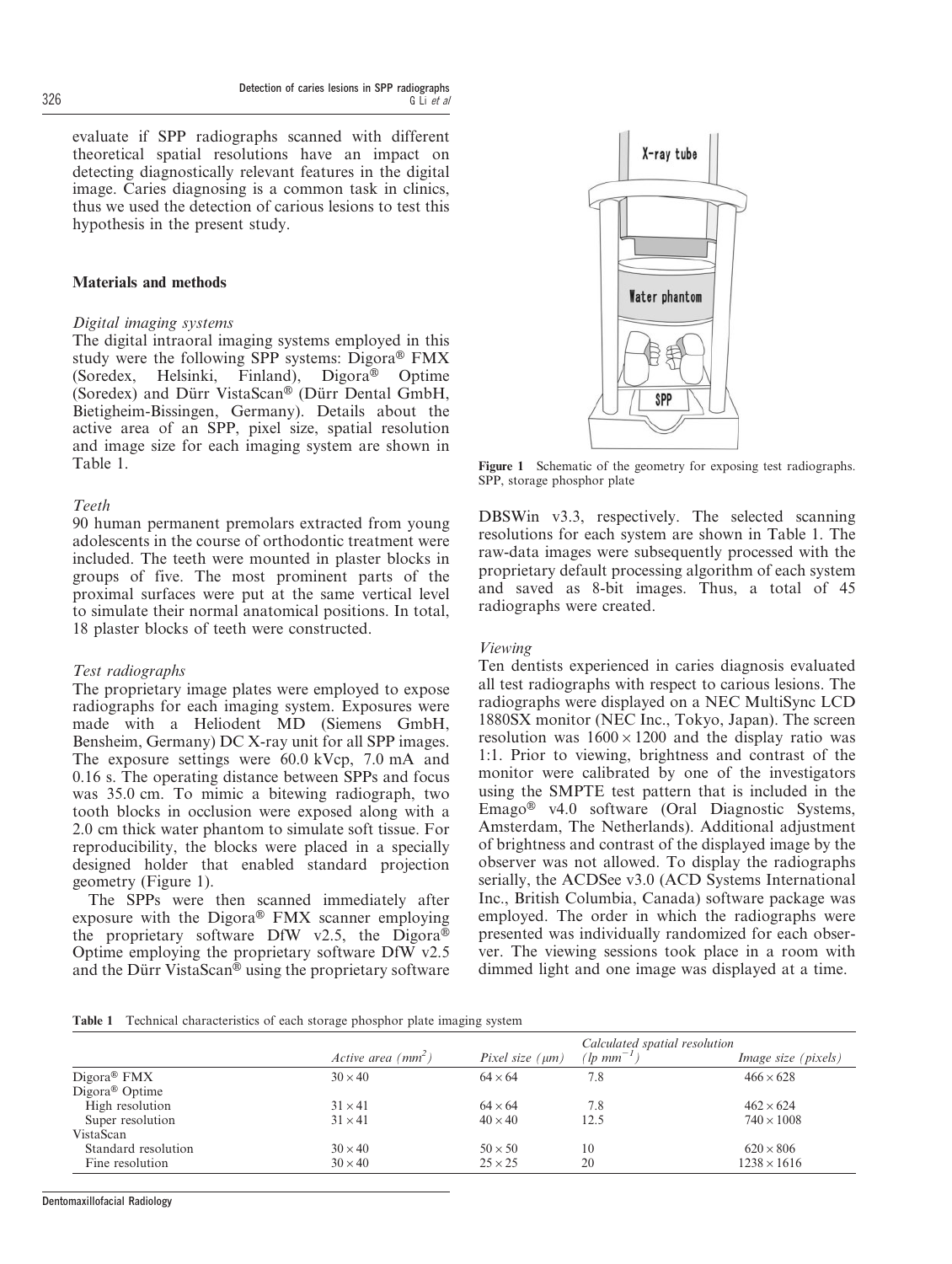| <i><b>Observer</b></i> | Digora FMX<br>(7.8 lp $mm^{-1}$ ) | Digora Optime<br>$(7.8 \;lp \;mm^{-1})$ | Digora Optime<br>$(12.5 \;lp \;mm^{-1})$ | VistaScan<br>$(10 \; \text{lp} \; \text{mm}^{-1})$ | VistaScan<br>$(20 \;lp \;mm^{-1})$ |
|------------------------|-----------------------------------|-----------------------------------------|------------------------------------------|----------------------------------------------------|------------------------------------|
|                        | 0.619                             | 0.752                                   | 0.709                                    | 0.606                                              | 0.720                              |
| 2                      | 0.733                             | 0.746                                   | 0.730                                    | 0.644                                              | 0.711                              |
| 3                      | 0.750                             | 0.783                                   | 0.711                                    | 0.555                                              | 0.745                              |
| 4                      | 0.729                             | 0.780                                   | 0.805                                    | 0.612                                              | 0.583                              |
| 5                      | 0.646                             | 0.741                                   | 0.670                                    | 0.629                                              | 0.667                              |
| 6                      | 0.738                             | 0.670                                   | 0.738                                    | 0.511                                              | 0.666                              |
|                        | 0.676                             | 0.698                                   | 0.711                                    | 0.536                                              | 0.721                              |
| 8                      | 0.695                             | 0.705                                   | 0.771                                    | 0.600                                              | 0.765                              |
| 9                      | 0.729                             | 0.779                                   | 0.771                                    | 0.641                                              | 0.754                              |
| 10                     | 0.767                             | 0.763                                   | 0.787                                    | 0.656                                              | 0.831                              |
| Mean                   | 0.708                             | 0.742                                   | 0.740                                    | 0.599                                              | 0.716                              |
| <b>SD</b>              | 0.048                             | 0.039                                   | 0.042                                    | 0.049                                              | 0.067                              |

**Table 2** Areas under receiver operating characteristic curve  $(A<sub>z</sub>)$  from each observer

SD, standard deviation

Only the right proximal surface of each tooth coronal to the cementoenamel junction (CEJ) was included in this study. This was done intentionally to avoid the psychological effect that the assessment of one proximal surface could possibly bias the assessment of the neighbouring surface. To exclude the suggestion of a caries lesion by the black background, the extreme right-hand teeth in each radiograph were also excluded from evaluation. Thus, a total of 72 surfaces were observed for each series of radiographs.

Observers were asked to record their level of confidence about the presence or absence of carious lesions with the following five-point scale:  $1 =$  definitely no caries;  $2 =$  probably no caries;  $3 =$  questionable;  $4 =$  probably caries;  $5 =$  definitely caries. No information about the number of carious lesions was given to the observers.

## Histological validation

When all radiographs had been made, the teeth were cut into 300  $\mu$ m thick slices and examined with a 10  $\times$ magnifying stereomicroscope Stemi SV6 (Carl Zeiss Microscopy, Jena, Germany) by two investigators, together with an expert in cariology. The lesions were



Figure 2 Receiver operating characteristic curves from combined observer performance

defined by the extension of a whitish decalcified zone or a brown zone extending in the direction of the proximal pulp chamber. The following four-point scale was used for histological categorization:  $0 =$ sound; 1 = enamel caries;  $2$  = caries reaching but not crossing the enameldentine junction (EDJ);  $3$  = caries into dentine.

## ROC analysis

With the histological examination as the reference, each observer performance was subsequently converted into a receiver operating characteristic  $(ROC)$  curve<sup>3</sup> with the program ROCKIT 0.9B, Beta version (University of Chicago, Chicago, IL). The maximum likelihood parameters were determined and the area under each ROC curve  $(A_z)$  was calculated.

#### Statistical analysis

Repeated-measures ANOVA was employed to analyse  $A<sub>z</sub>$  values from each observer and interobserver variance, with  $\alpha = 0.05$ .

#### Results

Histological examination revealed that of the 72 proximal surfaces, 12 were sound, 19 showed enamel caries, 5 had caries reaching the EDJ and 36 had dentine caries.

Table 2 shows the area under ROC curve from each observer. The  $A<sub>z</sub>$  values for radiographs scanned with the Digora® Optime at both resolutions were larger than others. The mean  $A_z$  value for the Dürr VistaScan radiographs scanned at 10 lp  $mm^{-1}$  was low and just above 0.5, a value indicating that decision-making was random. Generally, the standard deviation of the  $A<sub>z</sub>$ values was large for radiographs scanned with the Dürr VistaScan<sup>®</sup> at 20 lp mm<sup>-1</sup>, which indicates a low interobserver agreement. ROC curves (Figure 2) represent combined data from the ten observers.

Statistical analysis for pair-wise comparison of observer performance from each SPP imaging system is shown in Table 3. Significant differences were found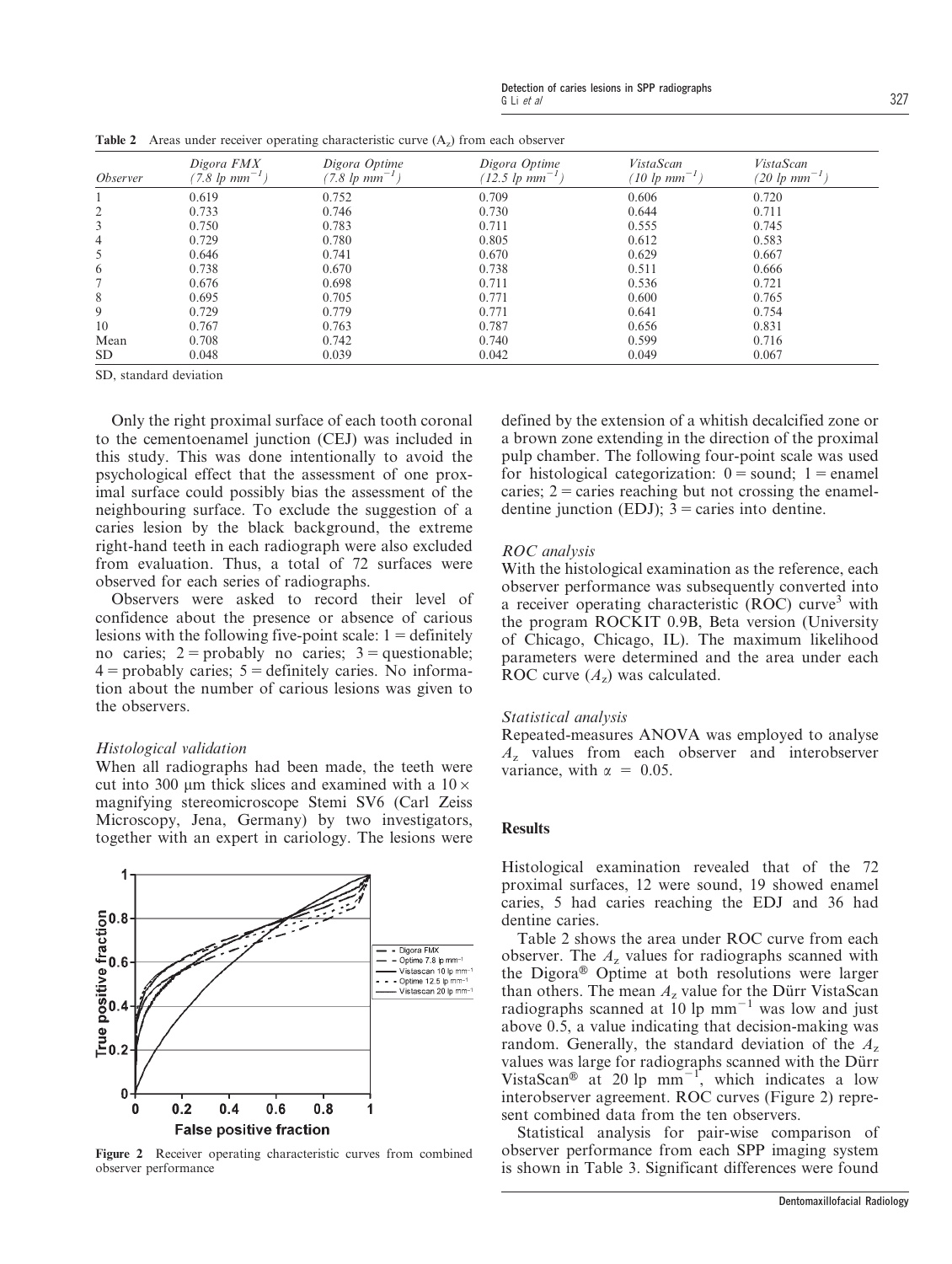|                                                       | Digora Optime<br>$(7.8 \text{ lb mm}^{-1})$ | Digora Optime<br>$(12.5 \text{ lb mm}^{-1})$ | VistaScan<br>(10 lp $mm^{-1}$ ) | VistaScan<br>$(20 \;lp \;mm^{-1})$ |
|-------------------------------------------------------|---------------------------------------------|----------------------------------------------|---------------------------------|------------------------------------|
| Digora FMX (7.8 lp mm <sup><math>^{-1}</math></sup> ) | 0.058                                       | $0.02*$                                      | $0.00*$                         | 0.708                              |
| Digora Optime $(7.8 \text{ lp mm}^{-1})$              | $\sim$                                      | 0.924                                        | $0.00*$                         | 0.265                              |
| Digora Optime $(12.5 \text{ lp mm}^{-1})$             |                                             | $\overline{\phantom{a}}$                     | $0.00*$                         | 0.299                              |
| VistaScan $(10 \text{ lp mm}^{-1})$                   |                                             |                                              | <b>Service</b>                  | $0.00*$                            |

Table 3 P-values for observer performance from each storage phosphor plate imaging system

\*Denotes significant difference

between  $A<sub>z</sub>$  values for radiographs scanned at 10 lp  $mm^{-1}$  with the Dürr VistanScan® and for radiographs scanned at 20 lp mm<sup>-1</sup>, scanned with the Digora® FMX and the  $Digora^{\circledR}$  Optime at both resolutions  $(P = 0.000)$ .

There is no significant difference between observers for detecting proximal caries ( $P = 0.747$ ).

## **Discussion**

Spatial resolution is one of the parameters that are employed to describe image quality. It is suggested that the higher the number of the spatial resolution, the smaller the radiographic details that can be observed. To our knowledge, there has been no study exclusively reporting the effect of different spatial resolutions from one imaging sensor system on the detection of caries lesions. The present study shows that no significant differences were found between  $A<sub>z</sub>$  values for radiographs scanned with the Digora FMX, the Digora Optime at both resolutions of 7.8 lp mm<sup> $-1$ </sup> and 12.5 lp  $\text{mm}^{-1}$ , and the VistaScan at 20 lp mm<sup>-1</sup>. This is in agreement with the result of a recent study about digitization of conventional films indicating that the highest digital camera resolution is not necessary to achieve high diagnostic accuracy for proximal caries detection.<sup>4</sup>

Although there are studies assessing the diagnostic accuracy of several digital imaging systems with respect to carious lesions, root canal length, periapical bony lesions and to the position of endodontic files,  $5-13$  these reports cannot be considered as a comparison of the effect of theoretical spatial resolution on the diagnostic accuracy. Physical properties of a detector, such as dose–response function, modulation transfer function (MTF), detective quantum efficiency (DQE), signal-tonoise ratio (SNR) etc., play a more important role than merely the pixel size in determining the sensor quality. Therefore, a digital detector having a high theoretical spatial resolution does not necessarily show more detective information than a detector with a low theoretical spatial resolution. This may explain why the radiographs scanned at 20 lp  $mm^{-1}$  with the Dürr Vista $Scan^{\circledR}$  imaging system did not show any benefit in detecting proximal caries in the present study. On the other hand, a theoretical spatial resolution is not always a true representation of the actual spatial resolution of a sensor system.<sup>14</sup>

Another effective factor for detecting image details of an exposed object is the human visual system. For a human observer with normal vision, the perceptible grey levels are, in fact, no more than about 100. This implies that even if an image detector with a high spatial resolution could record more details with small contrasts, the human visual system has no ability to differentiate them from one another. Meanwhile, an artefact could be suggested in such a radiograph. This is known as the vicinity law in perception psychology, which implies that the closer together the image elements, the easier it is to experience these elements as a combined object. Similar results are reported by Zeller.<sup>15</sup>

This study was performed with the radiographs exposed at the same exposure time of 0.16 s in spite of the different scanning resolutions employed. This may have had an effect on the detection of proximal caries since, in theory, an increasing spatial resolution results in a poor signal-to-noise ratio and therefore needs a proportionately increased exposing dose in trying to keep the same image quality obtained at a low spatial resolution. However, for SPP radiographs it is hard to find an optimum exposure because of the wide dynamic range and the automatic exposure control of a SPP imaging system. Even an extremely overexposed SPP radiograph can show a good subjective quality without any apparant loss of image characteristics.<sup>16</sup> To keep the principle of ALARA (as low as reasonably achievable) for patient dose in mind, we employed only one exposure time at which an acceptable subjective image quality was obtained for all radiographs in the present study.

Digora $\overline{P}$  Optime is the next generation of the Digora $\mathcal{B}$  FMX. According to the manufacturer, new image storage phosphor plates have been introduced together with the Digora® Optime. This is shown indirectly by the present study where  $A<sub>z</sub>$  values for Digora $\mathcal{D}$  Optime radiographs are larger than those for radiographs obtained with Digora® FMX.

For the imaging system Dürr VistaScan®, the spatial rot the maging system  $\frac{1}{2}$  was supposed to be the standard resolution. However, the present study reveals that detection accuracy of proximal caries in radiographs scanned at such a standard resolution was just above chance and significantly lower than the detection accuracy for the radiographs scanned at 20 lp  $mm^{-1}$ and those obtained with Digora $\mathcal{B}$  systems. This suggests that for detection of proximal caries 20  $\text{lp mm}^{-1}$  should be the standard spatial resolution for the Dürr